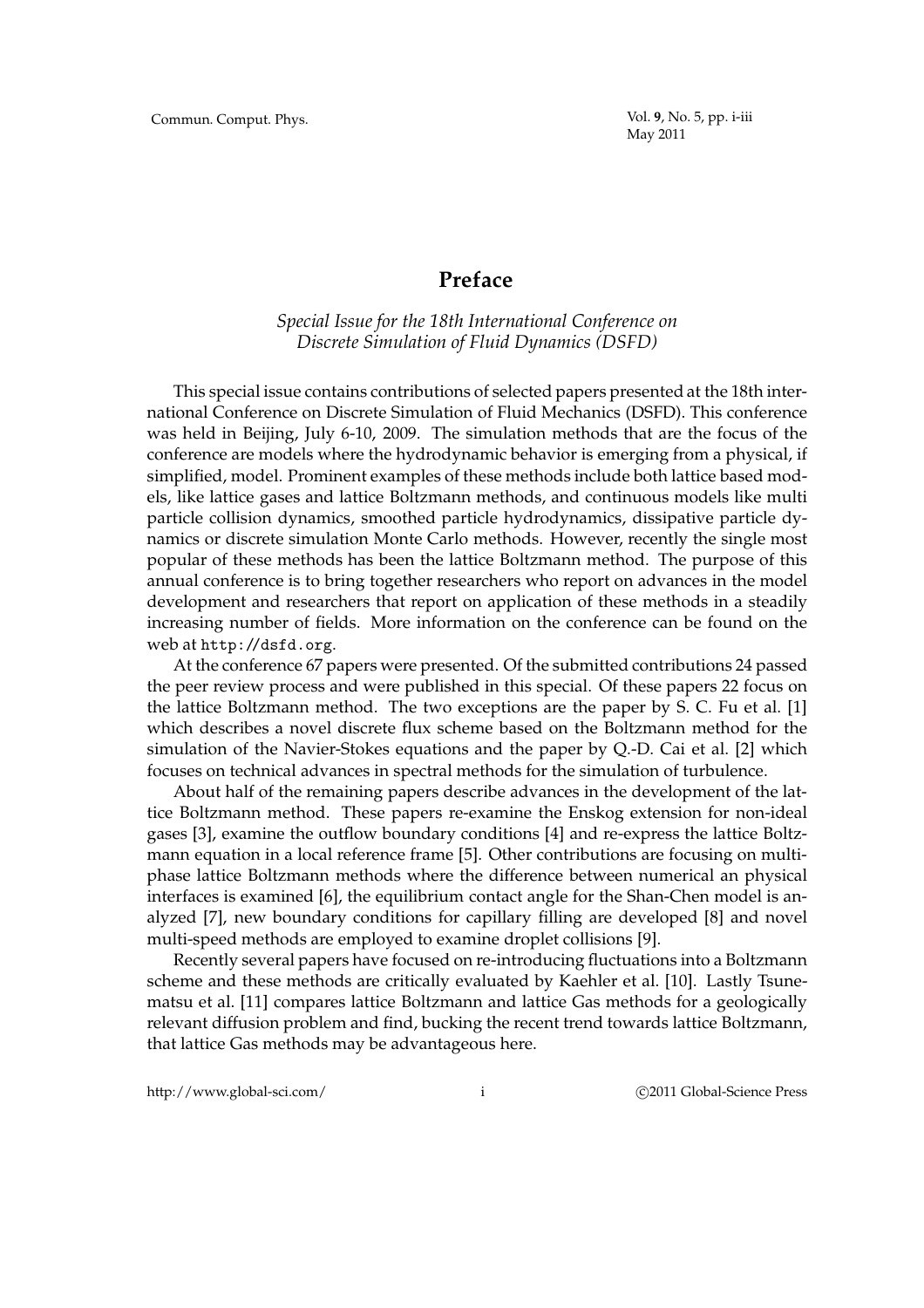Another contribution, which combines two methods, immersed boundary and lattice Boltzmann [12]. In a different approach, Succi et al. suggest to apply the lattice Boltzmann method, not to simulate the Navier Stokes equation, but instead to simulate many body quantum mechanics in a way analogous to the Car-Parinello ab initio molecular dynamics [13].

The remaining papers focus on applications of the lattice Boltzmann method. A direct application for lattice Boltzmann combined with immersed boundary methods can be found in the contribution by Murayama et al. where they examine drops encased in a viscoelastic membrane [14]. Inamuro et al. [15] consider rigid bodies suspended in a pipe flow and find interesting differences in the final distribution of particles, depending on their shape.

A considerable number of papers examine multi-phase phenomena. Foard et al. examine patterns found in the wake of an imposed phase-separation front [16] and Tanaka et al. [17] examine boiling phenomena. The Inamuro group examines two different phenomena in polymer electrolyte fuel cells [18, 19]. Liu et al. consider the formation of drops in a microfluidic device [20] while Zhang et al. [21] examine superhydrophobicity and the related phenomena of trapped gas and moving contact lines.

The dynamics of a reaction mediated by a catalytic surface is examined by De Prisco et al. [22]. Since the Boltzmann equation is also valid in the regime of rarefied flow, it has recently been applied to flows with finite Knudson number. In this issue there are two contributions examining hight Knudson number flows. The first examines a technical problem of examining Knudson effects on boundaries not aligned with the lattice [23] where as the second is an application of the method to microflows.

These papers give a flavor of the fundamental work still going on in developing extensions of the lattice Boltzmann method. We also saw a small selection of the wide variety of applications that are accessible to lattice Boltzmann method. All the papers in this special issue were peer-reviewed. We thank the referees for their diligent reviewing and support.

> Alexander Wagner<sup>∗</sup> Chairman of the International Scientific Committee North Dakota State University, Fargo

Shiyi Chen College of Engineering, Peking University, China

## **References**

[1] S. C. Fu, R. M. C. So and W. W. F. Leung, Commun. Comput. Phys., 9 (2011), pp. 1257-1283. [2] Q.-D. Cai and S. Chen, Commun. Comput. Phys., 9 (2011), pp. 1152-1164.

<sup>∗</sup>**Alexander Wagner** is currently Associate Professor at the Department of Physics, North Dakota State University, Fargo, USA. He obtained a D.Phil. in Theoretical Physics from Oxford University in 1998.